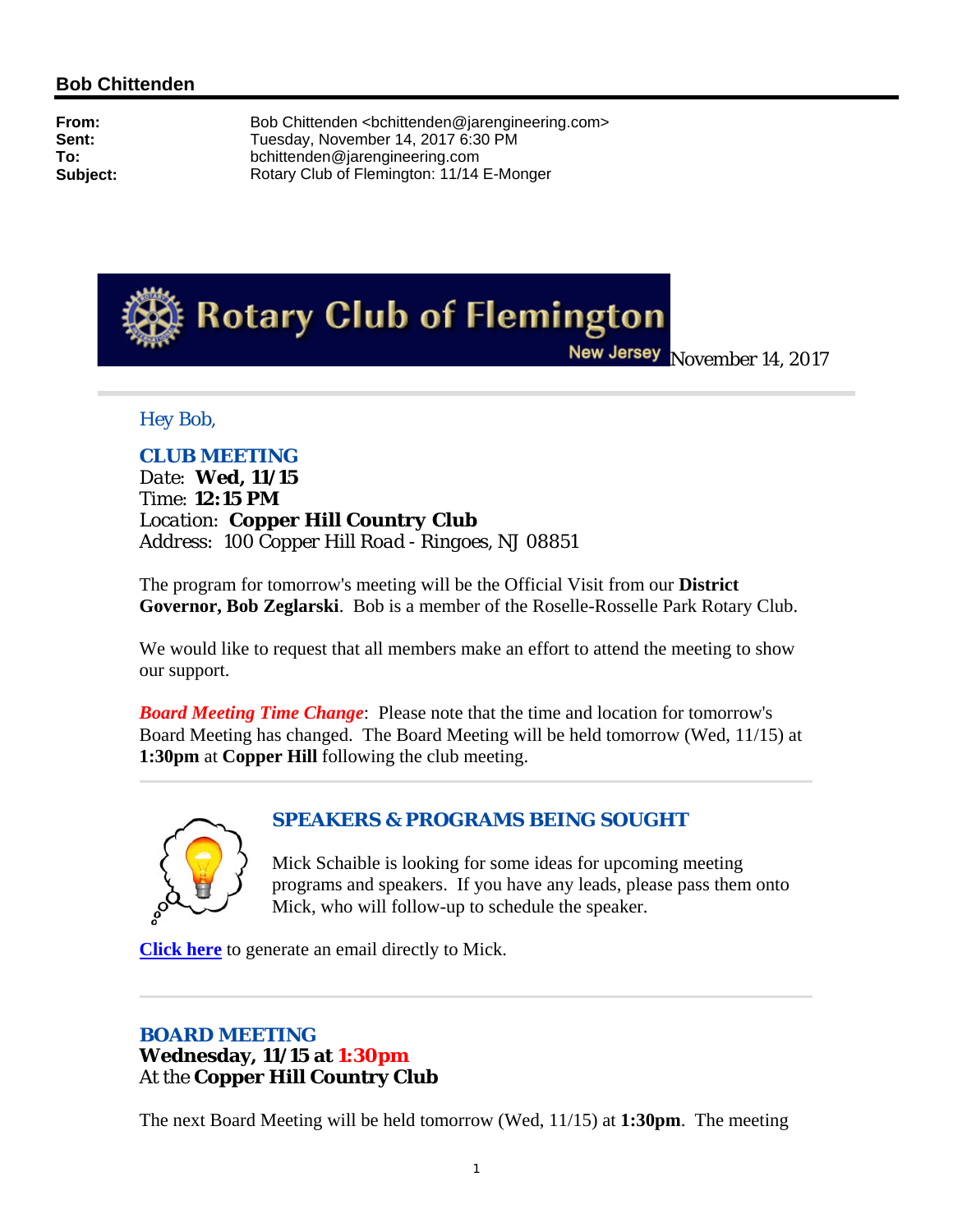will be held at the Copper Hill Country Club following the regular noon club meeting. All members are welcome to attend.

Note that there will not be a board meeting in December.

# *Member Update* **Dianne Durland**

At the Wednesday, 11/8 club meeting, Dianne Durland shared her happy/sad news that she was offered a new job in Roselle, NJ. It is a great opportunity for her, so Dianne agreed to the position. Unfortunately, that means that Dianne will be leaving Flemington Rotary. Dianne, we are very sorry to see you leave, but wish you alot of success.

# *New Sergeant-At-Arms* **Ann del Campo**

Kim wanted to share that Ann del Campo will be our new Sergeant-At-Arms! Thanks, Ann!



*Follow-Up from the Joint Hunterdon County Rotary Meeting* Held on Thursday, 11/9/2017 Speaker: Jimmy Phinney

Kim Metz attended the Joint Hunterdon County Rotary Meeting, which was held on Thursday, 11/9 at the Clinton

Fire House from 5:30 to 7pm. The speaker was Jimmy Phinney, who is a WWII and Korea Special Services, POW veteran. Kim wanted to share the following summary of the evening with you:

The event was represented by several Rotary groups from Hunterdon County, which honored about 20 veterans in attendance for Veterans Day. The meeting started off by filling 24 backpacks for Operation Chillout, an organization that provides winter clothing for homeless vets.

The main speaker was **Jimmy Phinney** (pictured above along with Kim), who served as special services and served in WWII and Korea starting at the age of 16. Jimmy was an amazing speaker that spoke about his time serving. He saw a lot of the cruelties of war and served in many conflicts with our own troops and many others. At 91 years of age, he is doing amazingly well based on what he went through and his memory is very sharp. He shared many stories, including two in particular where he almost died.

One was when a piece of scrap metal hit him in the helmet directly to his forehead. The metal went through the helmet, lining and stopped and knocked him unconscious. Unfortunately, his best buddy who was kneeling right next to him, got a larger piece of metal that decapitated him. After coming to and seeing his buddy, Jimmy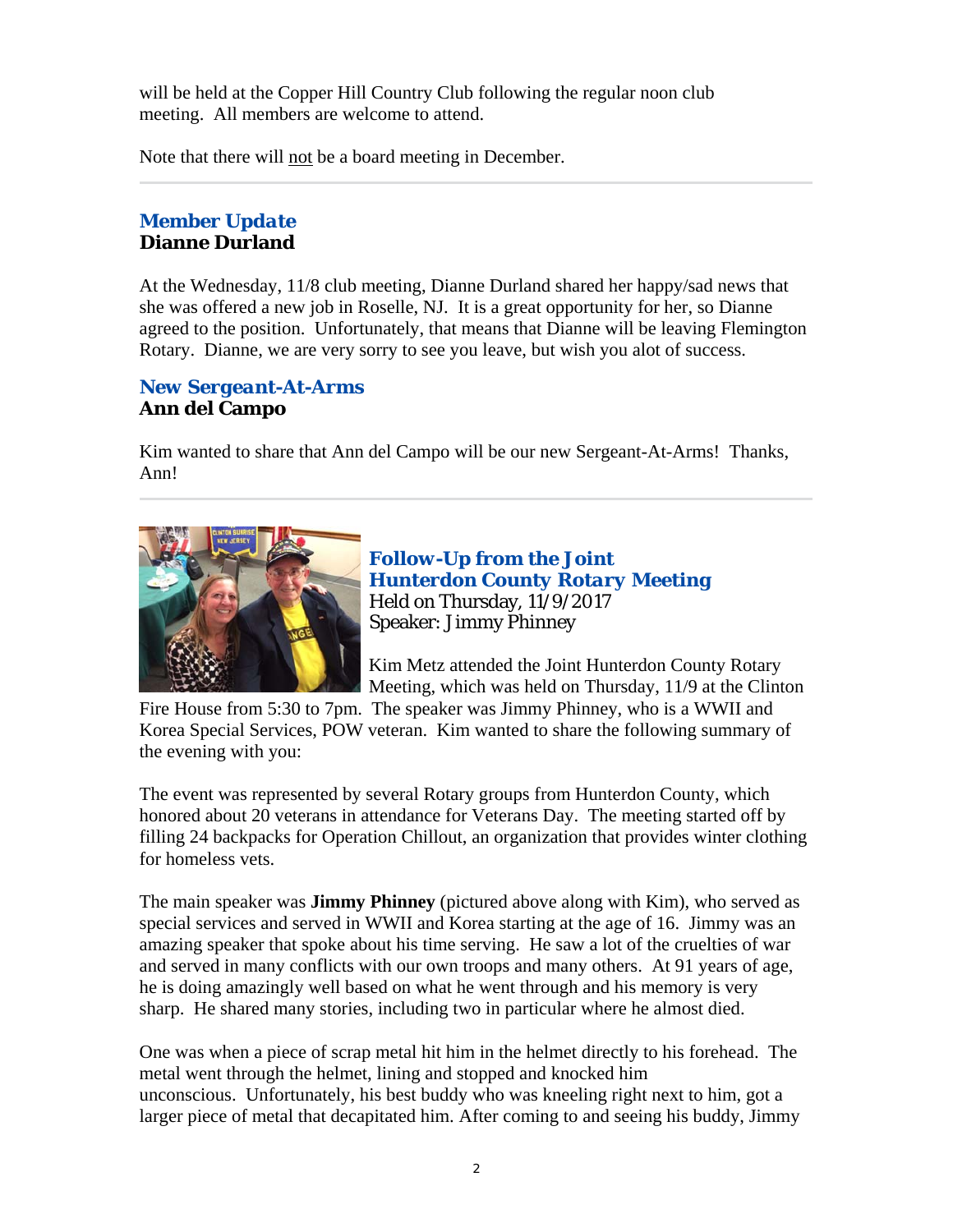didn't remember anything. He was told later that he went on fighting and shot about 18 guys and captured 4, one being a captain.

The second time, Jimmy was captured and became a POW. This was a month after WWII was over. He and about 8 other guys were held for 2 weeks to endure grueling torture and death. He and one other man were saved, but he didn't remember it, as he spent the next 59 days in a comma with unbelievable injuries. They made him sign up to serve for 3+ more years in order for him to go through rehab.

He also talked about the concentration camps where they were putting the 'almost dead' into the furnaces. All of this he spoke in detail with mixed emotions. What an amazing man to say the least.

There were some laughs too, hearing about his family upbringing as well as some puns, like not going to Starbucks and making sure they bought Coke instead of Pepsi for the evening. His wife, of 58 years, was with him.

Overall it was a very interesting and worthwhile evening. The vets seemed to appreciate the recognition, especially being with other vets. Thanks to Harry Woske & Pat Mckiernan for also attending.

# *RIDES for JOHN ZULLO* **From Sandy Clark Updated 11/14/2017**

Following is an updated schedule for driving John Zullo to Wednesday Rotary meetings during the next several weeks. This will be revised as necessary in each weekly E-Monger. Scheduled drivers should contact Sandy Clark at least 24 hours before the Wednesday meeting if they are unable to drive. At the same time, John will call the scheduled driver at least a day in advance if he does not plan to attend the meeting.

### **Schedule of Drivers for John Zullo**:

- Nov. 15 Dick Stothoff
- Nov. 22 Harry Mazujian
- Nov. 29 Sandy Clark
- Dec. 06 Ken Skowronek

### *NEW MEMBER* **Jeffrey Moore**

The Membership Committee, Board and Club have approved **Jeff Moore** for membership in the Rotary Club of Flemington. Jeff was proposed by Joe Ziegler. He will have the classification of "**Education - Secondary**". Jeff is the Superintendent for the Hunterdon Central Regional High School. He resides in Delran, NJ.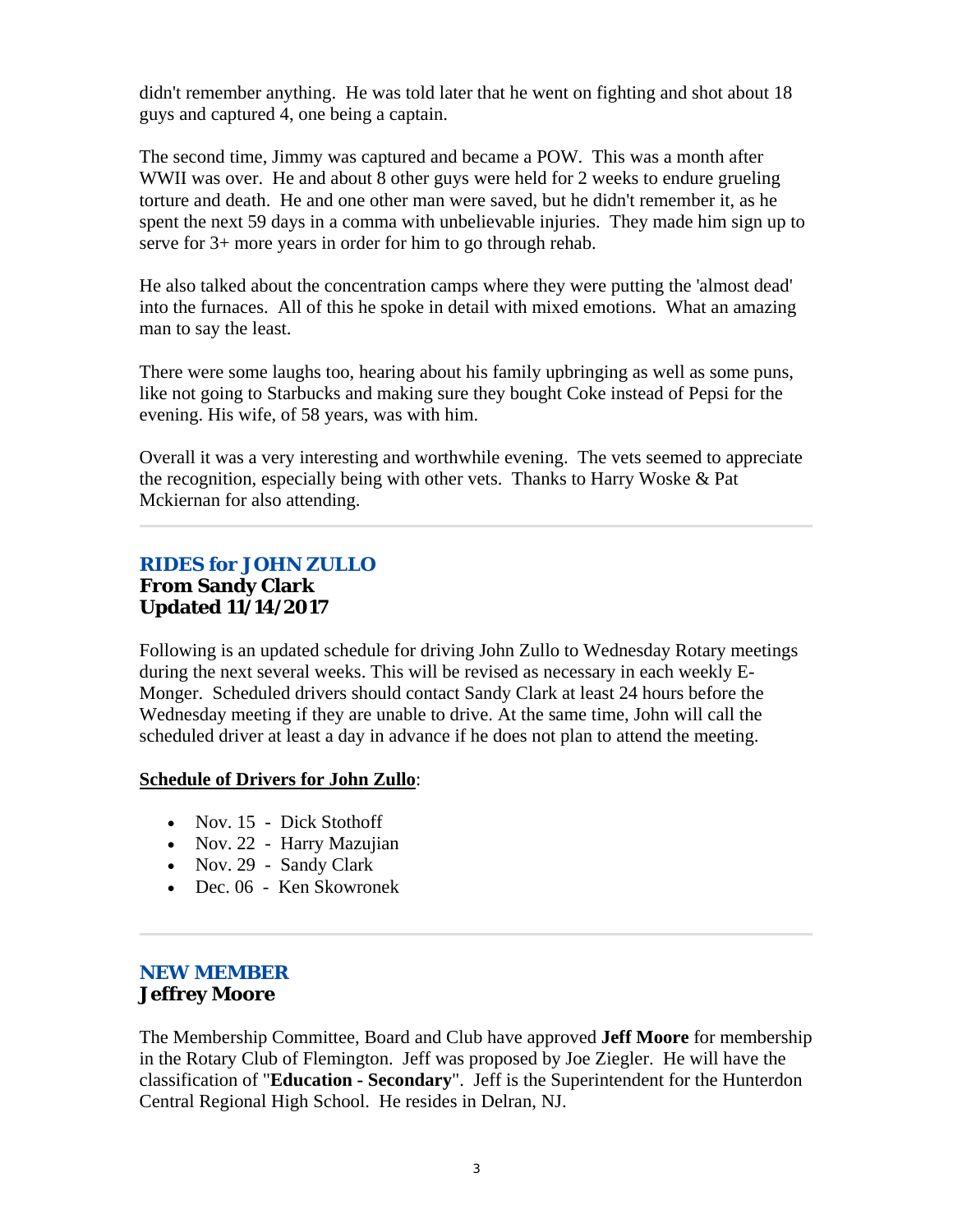Jeff has completed his new member orientation and his official induction into the club is currently being coordinated.

### *Samaritan Homeless Interim Program (SHIP) Mobile Soup Kitchen/Disaster Unit* **From the Montgomery/Rocky Hill Rotary Club** Meeting Date: **Wed, 11/15 at 9am** (Continental Breakfast) Location: Nassau Club, 6 Mercer St, Princeton, NJ

The Montgomery/Rocky Hill Rotary Club is looking for members to join them in planning and sharing an idea on making the "**Make A Difference - SHIP's Mobile Soup Kitchen/Disaster Unit**" project a success. A meeting will be held on November 15th at 9 AM at the Nassau Club, 6 Mercer St, Princeton, NJ. SHIP, which stands for **Samaritan Homeless Interim Program**, serves the homeless, near homeless, working poor, and individuals who are not able to obtain other assistance. The food truck allows for the delivery of food on a nightly bases in the area communities. This vehicle also provides direct services for Alcohol/Substance Interim Counseling and Referrals, the "Better Way" program. Addressing the opioid crisis on the ground is important.

A District wide 50/50 Raffle is being offered for club involvement. **Click Here** to view the 50/50 Raffle flyer.

**Please RSVP** to Sharon Prosinski at **slprosinski64@gmail.com** by November 11 to confirm your involvement.



### *CHRISTMAS TREE LIGHTING Ceremony* **Friday, December 1 at 7pm**

Dick Stothoff has announced that this year's Christmas Tree lighting will take place on **Friday, 12/1** at the monument on Main Street Flemington near the Presbyterian Church. Rotarians that will be

helping Santa Claus to handout candy canes and oranges to the attending children are asked to meet at 6:40pm behind the Deat's Building in Flemington OR at the Christmas Tree on Main Street at **7pm**.

Santa Claus will be arriving at the Christmas Tree between 7 to 7:15pm, which is preceded by the formal Tree Lighting Ceremony and Christmas Carols that is organized by Flemington Cub Scout Pack 61.

Once the Tree Lighting Ceremony is over, **everyone is invited to the annual After-**Party at Dick & Priscilla Stothoff's home! If you have never attended, please come and bring the family and kids!!!

Please note that the Main Street Flemington Annual "**Hunterdon Holiday Parade**" will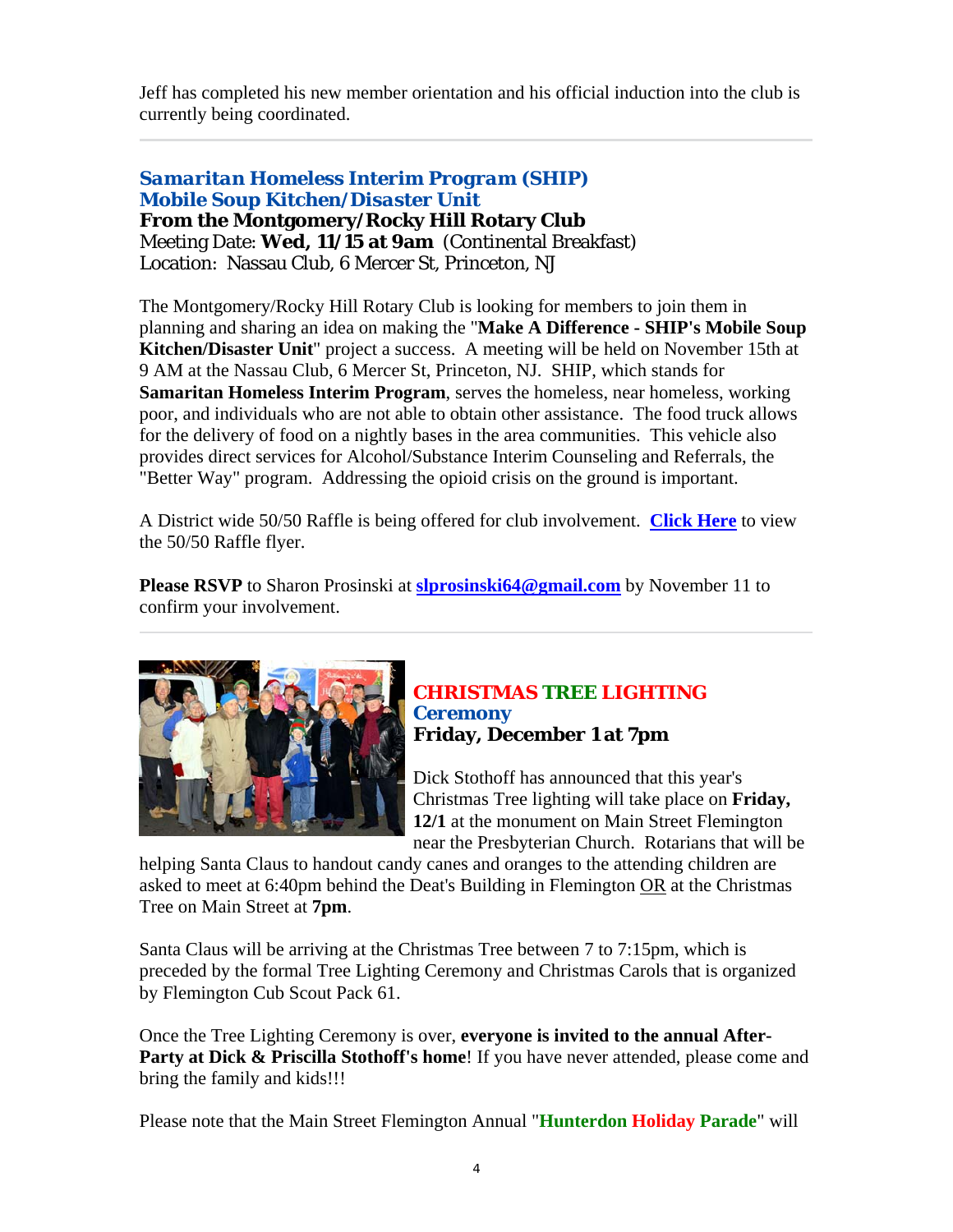be held on Sunday, 12/3.

# *A Little History of the Main Street Flemington Tree Lighting Ceremony*:



**of Flemington**<br>Service Above Self'

The Christmas Tree Lighting ceremony is Flemington Rotary's oldest service project, which began in **December 1923**. This was just after the club first formed on October 3, 1923.

The annual Christmas Tree Lighting event itself has been taking place **since 1922** in the heart of Flemington thanks to the hard work of many volunteers.

Originally done by a small group of volunteers, coordination efforts were taken over by the Flemington Children's Choir and the Flemington Rotary Club. When the Children's Choir ceased its operations, Cub Scout Pack 61 in Flemington took over the duty of coordinating the tree installation and lighting every year since 1965. The cub scout from Pack 61 that sells the most popcorn

during their annual popcorn fundraiser gets the honor of lighting the Christmas Tree!

The Flemington Rotary Club has been **handing out candy canes and oranges ever since 1923**. The group's involvement has been the backbone for the event since that time. Cub Scout Pack 61 and its long time cub master Doug Niece, now deceased, took over the duties in 1965 as a way to ensure that the Christmas Tree tradition continues to this day in Flemington.

**Why candy canes and oranges you ask?** Back in the 1920's, it was very difficult for children to get some candy and fresh fruit to eat. These days, we can readily purchase these items at our local Supermarket, etc. So it was a VERY BIG deal for the children in attendance to get their huge Candy Cane and Fresh Orange.

**Thanks to the Volunteers!** A very special thanks to the volunteers that help to make the Tree Lighting a success! They include the Flemington Rotary Club, Cub Scout Pack 61, Samuel Stothoff Company, Tamke Tree Service, Rowe Electric, Dan Butt, Carpet One, Countryside Veterinary Hospital, Cornerstone Print & Imaging, the Flemington Borough Fire Department and the Flemington Borough Police Department.

**Sponsoring the Christmas Tree Lighting** and bringing Santa with his treats for all the children of Flemington+ **ROTARY CLUB Since 1923**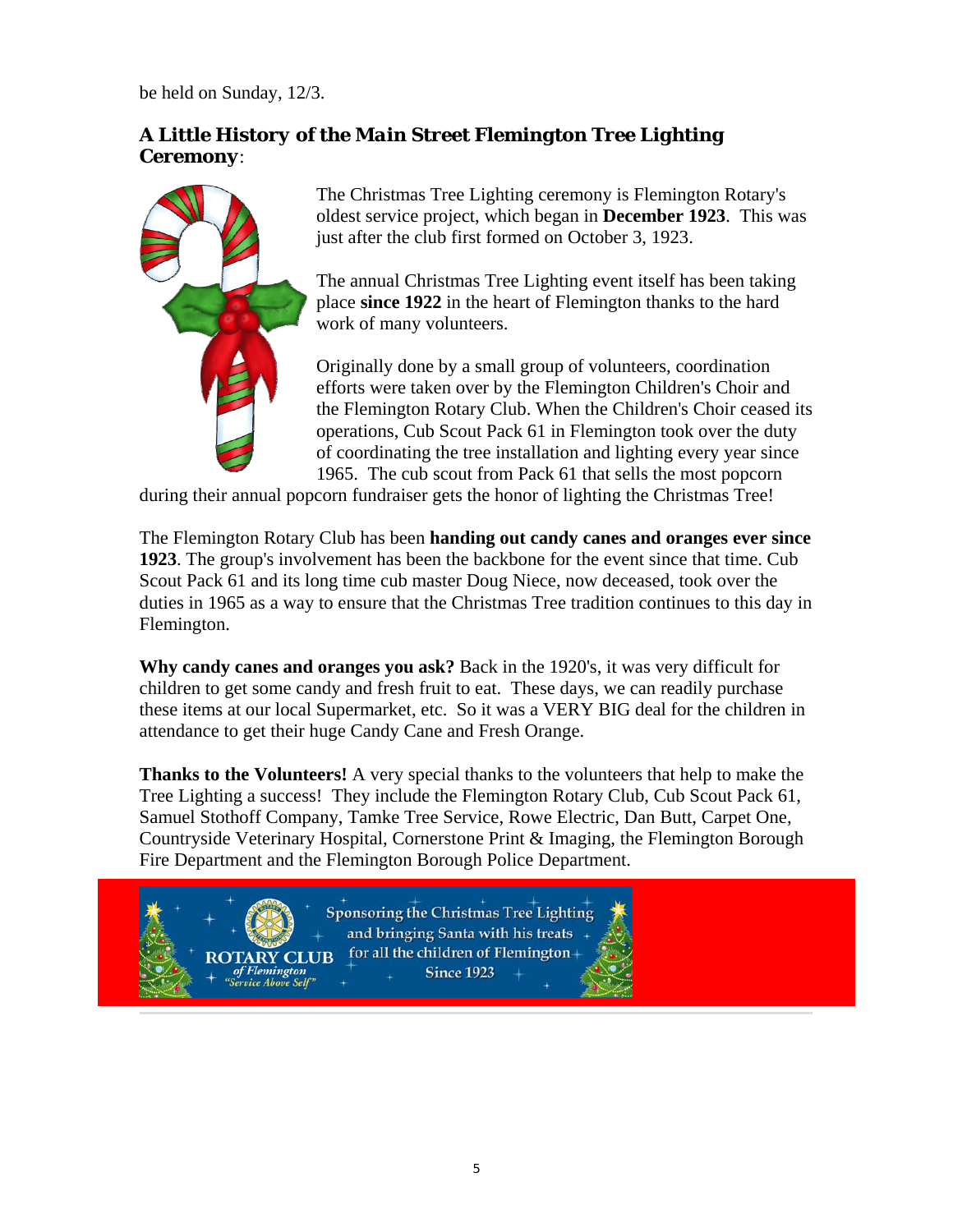

*Flemington Rotary's Annual HOLIDAY COCKTAIL PARTY* **Wednesday, December 20** Location: **Al Fresco's** Address: 100 Reaville Ave - Flemington, NJ 08822 Time: 6:00 PM to 8:00 PM

The Rotary Club of Flemington would like to warmly invite you and your spouse / guest to our **Holiday Cocktail Party**! The party will be held at **Al Fresco's** located in The Shoppes at Flemington.

The evening will include an assortment of appetizers and adult drinks. Note that this is a Cocktail Party with "tapas" style appetizers to enjoy. This is not a sit down dinner.

Rotarians attending are asked to bring a wrapped **Secret Santa gift** valued around \$12.

Cost to Attend:

- Weekly paying members will pay \$15 for their meal. No cost for their spouses.
- Quarterly paying members and their spouses attend free of charge.
- No cost for spouses of deceased Rotarians.
- Friends of Rotary & additional guests will pay \$30 per person.

Kindly **RSVP** no later than **Wednesday, 12/13**. An Evite invitation will be send out shortly.

For additional information or questions, please contact Karen Widico at **kwidico@njprevent.com**



### *Please Bring an Unwrapped Gift to the Holiday Party for a Local Family in Need!!!* **Flemington Rotary's SAC Holiday Gifts**

At (or before) the Rotary meeting on Wed, 12/13, Rotarians are asked to **voluntarily** bring an unwrapped gift (but a gift bag is appreciated!) to **supplement the Service Action Committee's (SAC) Holiday shopping**. Rotarians have always provided great support for this.

The types of items typically requested are:

\*Infant / Toddler learning toys. \*Family Fun Games (Monopoly, Scrabble, Catch Phrase, etc.). \*Gloves, scarves, socks as stocking stuffers. \*Craft kits. \*Lego kits. \*Gift Cards: WalMart, i-Tunes, Kohl's, Burlington Coat Factory, Five Below.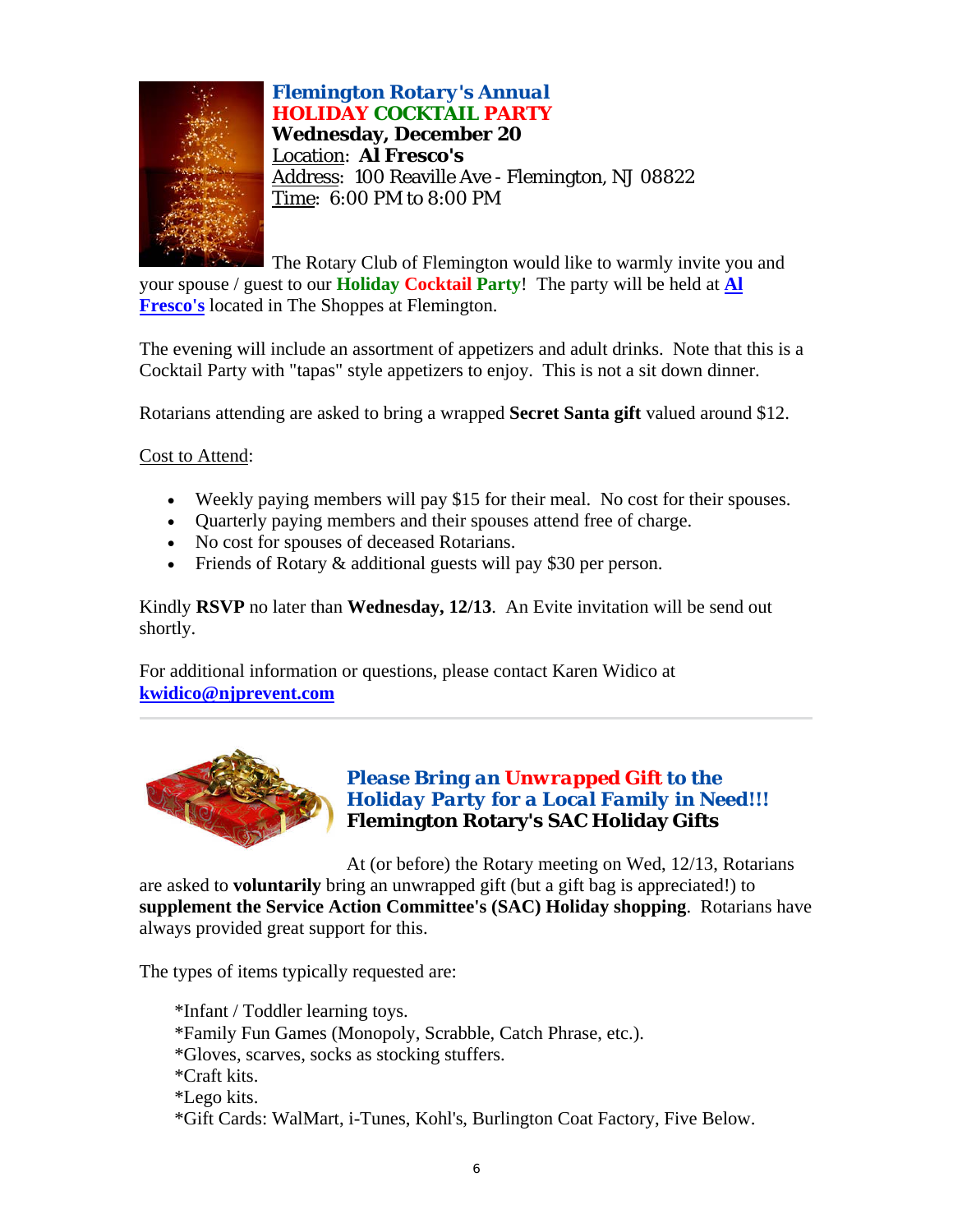

### *Find us on Facebook*

Click the image to the left to connect with the Rotary Club of Flemington, NJ on Facebook.



### *The Flemington Rotary MEMBER DIRECTORY Is Updated on the Website*

A PDF copy of the Club Directory kept on the club website, located on the password protected "**Members Only**" page. To

access this, simply goto **www.FlemingtonRotaryNJ.org** and click on "Members Only" in the upper left. The page is password protected. If you do not have the password, simply email us and request it.

If you see any updates that need to be made (a change of address, email, phone number, something is not listed correctly, etc.), please email Sandy Clark and request any changes to be made. **Click Here** to generate an email to Sandy.



# *SPEAKERS & PROGRAMS BEING SOUGHT*

Mick Schaible is looking for some ideas for upcoming meeting programs and speakers. If you have any leads, please pass them onto Mick, who will follow-up to schedule the speaker.

**Click here** to generate an email directly to Mick.



As you know, the Rotary Club of Flemington is a member of the H.C. Chamber of Commerce. This enables all Rotarians the ability to attend a Chamber function as a "member". If someone asks you what your business is, you would explain that you are a member representing the Rotary Club of Flemington. **Click Here** to visit the Chamber website for a listing of upcoming events.

# *ROTARY DISTRICT 7510 NEWS*

**Click Here** to read the current news from our Rotary District 7510.

# *UPCOMING DATES TO NOTE:*

Wed, 11/15: District Governor Official Visit.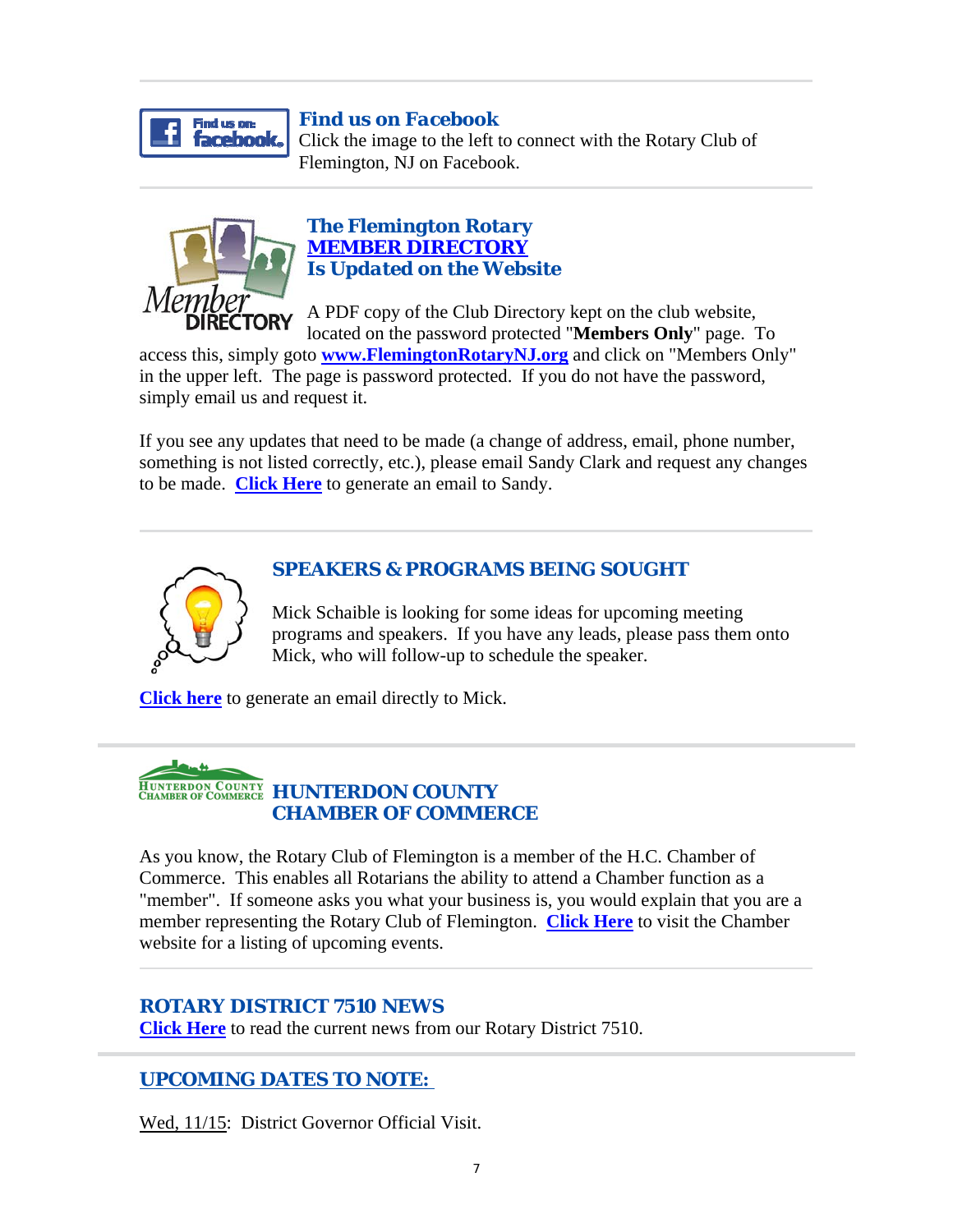Wed, 11/22: TBA Wed, 11/29: Jeff Moore: Classification Talk.

Wed, 12/06: TBA

Wed, 12/13: **Madrigal Girls Chorus** from H.C.R.H.S. for festive singing Wed, 12/20: **Flemington Rotary Holiday Cocktail Party at 6pm**. (*Note there is NO regular noon meeting on this day*) Wed, 12/27: **NO Meeting**. (*This meeting between the Holidays was canceled*)

Next RCOF Board Meeting: Wed, 11/15 at 1:30 PM (Usually the 3<sup>rd</sup> Wed). **Next Membership Meeting**: Wed, 12/13 at 1:30 PM (Usually the 2<sup>nd</sup> Wed).

**Upcoming RCOF Club Events, Fundraisers, Fellowship Events, Etc**.:

12/1 (Fri): Main Street Flemington Christmas Tree Lighting 12/3 (Sun): Flemington Holiday Parade

### **Rotary District 7510 Events & Functions:**

To Be Announced.

# *COMMITTEE LIST:*

**Click Here** to download the listing of all current Club Committee's and its members.

### *"MEMBERS ONLY" WEBSITE:*

### **Click Here for the Members Only section of the website to find:**

- 1) The "Membership Proposal Form" to propose a new member.
- 2) New Member Information.
- 3) An Online Copy of the Club Membership Directory.
- 4) A Link to All Photos Albums of the Club.

### *ROTARY WEBSITE LINKS:*

Rotary International: **www.Rotary.org** Rotary District 7510: **www.RotaryNJ.org**

### *NEARBY ROTARY CLUB MEETINGS:*

As A Rotarian, you are Welcome to attend a Rotary Club meeting anywhere in the world. Click here for the Rotary Club Locator App. Or see below for some local meetings:

#### Mondays

**Lambertville/New Hope** (6:30 pm) - Lambertville Station Restaurant; 11 Bridge Street, Lambertville NJ 08530 **Piscataway** (12:15 pm) - Radisson Hotel; 21 Kingsbridge Road, Piscataway, NJ 08854

#### Tuesdays

**Whitehouse** (12:15 pm) - Max's 22; 456 Route 22 West, Whitehouse Station, NJ 08889 **Princeton** (12:15 pm) - The Nassau Club; 6 Mercer Street, Princeton, NJ 08540 **Bridgewater-Bound Brook** (12:15 pm) - Arbor Glenn; 100 Monroe St, Bridgewater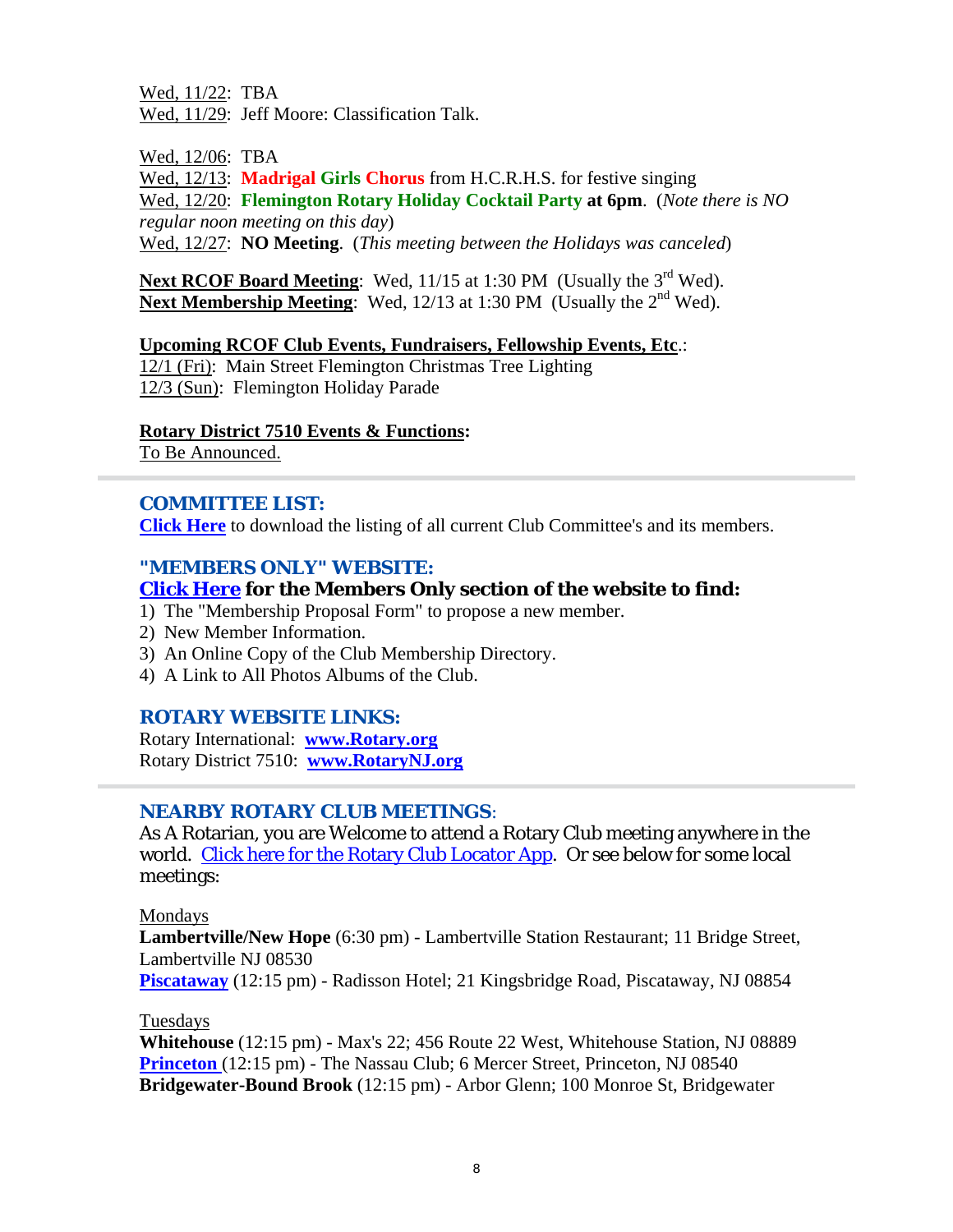08807

Wednesdays

**Branchburg Township** (7:30 am): Stoney Brook Grille; 1285 Route 28, North Branch, NJ 08876

**Flemington** (12:15pm): Copper Hill Country Club; 100 Copper Hill Road, Ringoes, NJ 08851

**Hillsborough Township** (6:15 pm): Pheasant's Landing; 311 Amwell Road (Rt. 514), Hillsborough, NJ 08844

# Thursdays

**Clinton Sunrise** (7:30 am): Clinton Fire Department; New Street, Clinton, NJ 08809 **Somerville/Bridgewater** (12:15 pm): Bridgewater Manor; 1251 US Highway 202/206, Bridgewater, NJ 08807

**Trenton** (12:15 pm): Freddie's Tavern; 12 Railroad Avenue, West Trenton, NJ 08628

# Fridays

**North Hunterdon** (12:15 pm): Beaver Brook County Club; 25 County Club Drive, Annandale, NJ 08801

**Princeton Corridor** (12:15pm): Hyatt Regency; 102 Carnegie Center, Rt. 1 North, Princeton, NJ 08540

### eClub

**Rotary eClub of Hunterdon Horizon:** View website for meetings or online makeups.

# RI President's Call for Action in **2017-2018**: **"Rotary: Making a Difference" Rotary Club of Flemington - Our 94th Year**

Founded October 3, 1923 \* Charter #1529 \* District 7510

| Club President         | <b>Kim Metz</b>                                        |  |
|------------------------|--------------------------------------------------------|--|
| President-Elect        | **Open**                                               |  |
| Secretary              | <b>Kyle Fogarty</b>                                    |  |
| Treasurer, General     | Nik Kritharis                                          |  |
| Treasurer, Lunch       | Ken Skowronek                                          |  |
| <b>Board Member</b>    | <b>D.J. Wright</b> (immediate Past-<br>President)      |  |
| <b>Board Member</b>    | <b>Sandy Clark</b>                                     |  |
| <b>Board Member</b>    | <b>Joe Ziegler</b>                                     |  |
| Sergeant-at-Arms       | Ann del Campo                                          |  |
| R.I. President         | Ian H.S. Riseley (Sandringham,<br>Victoria, Australia) |  |
| District Governor (DG) | <b>Bob Zeglarski</b> (Roselle-Rosselle<br>Park)        |  |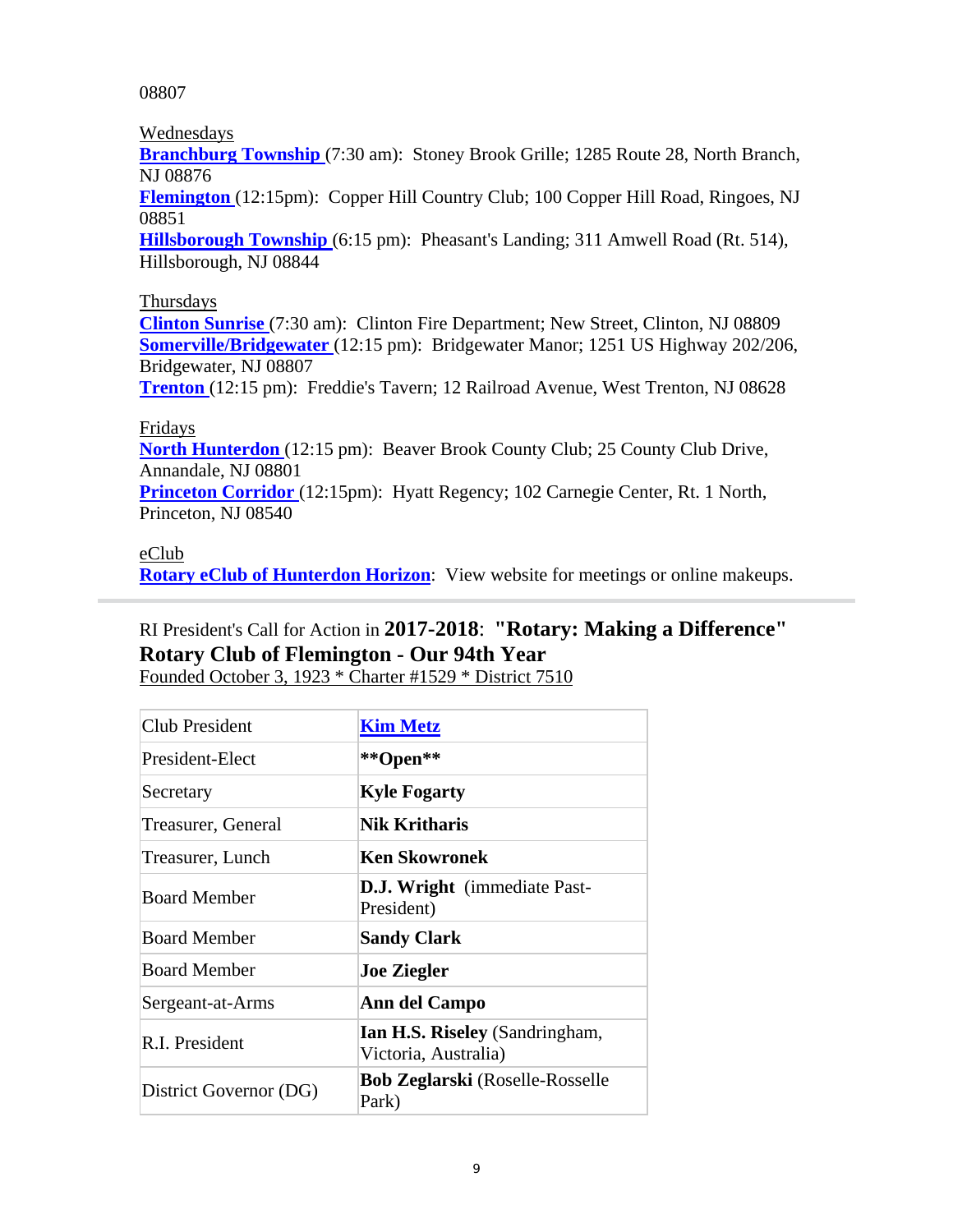| <b>District Governor Elect</b><br>(DGE)                      | <b>John Shockley</b> (Hillsborough)                                   |  |  |  |
|--------------------------------------------------------------|-----------------------------------------------------------------------|--|--|--|
| <b>District Governor Nomimee</b><br>(DGN)                    | <b>Ann Walko</b> (Watchung-Warren)                                    |  |  |  |
| (ADG)                                                        | Assistant District Governor   Albert Varga (Lambertville-New<br>Hope) |  |  |  |
| Club Meetings: Wednesday, 12:15 pm, Copper Hill Country Club |                                                                       |  |  |  |
| 100 Copper Hill Road, Ringoes 08551                          |                                                                       |  |  |  |





*MISSION STATEMENT*: The mission of Rotary International is to assist and guide Rotarians and Rotary clubs to accomplish the Object of Rotary to ensure Rotary's continuing relevance and to help build a better world, emphasizing service activities by individuals and groups that enhance the quality of life and human dignity, encouraging high ethical standards, and creating greater understanding among all people to advance the search for peace in the world.

**THE OBJECT OF ROTARY:** The object of Rotary is to encourage and foster the ideal of service as a basis of worthy enterprise and, in particular, to encourage and foster:

**1st**: The development of acquaintance as an opportunity for service;

**2nd**: High ethical standards in business and professions, the recognition of the worthiness of all useful occupations, and the dignifying of each Rotarian's occupation as an opportunity to serve society;

**3<sup>rd</sup>:** The application of the ideal of service in each Rotarian's personal, business and community life;

**4th**: The advancement of international understanding, goodwill, and peace through a world fellowship of business and professional persons united in the ideal of service.

**THE 4-WAY TEST:** "Of the things we think, say or do:

- **1st**: Is it the Truth?
- 2<sup>nd</sup>: Is it Fair to all concerned?
- **3<sup>rd</sup>:** Will it build goodwill and better friendships?
- **4th**: Will it be beneficial to all concerned?"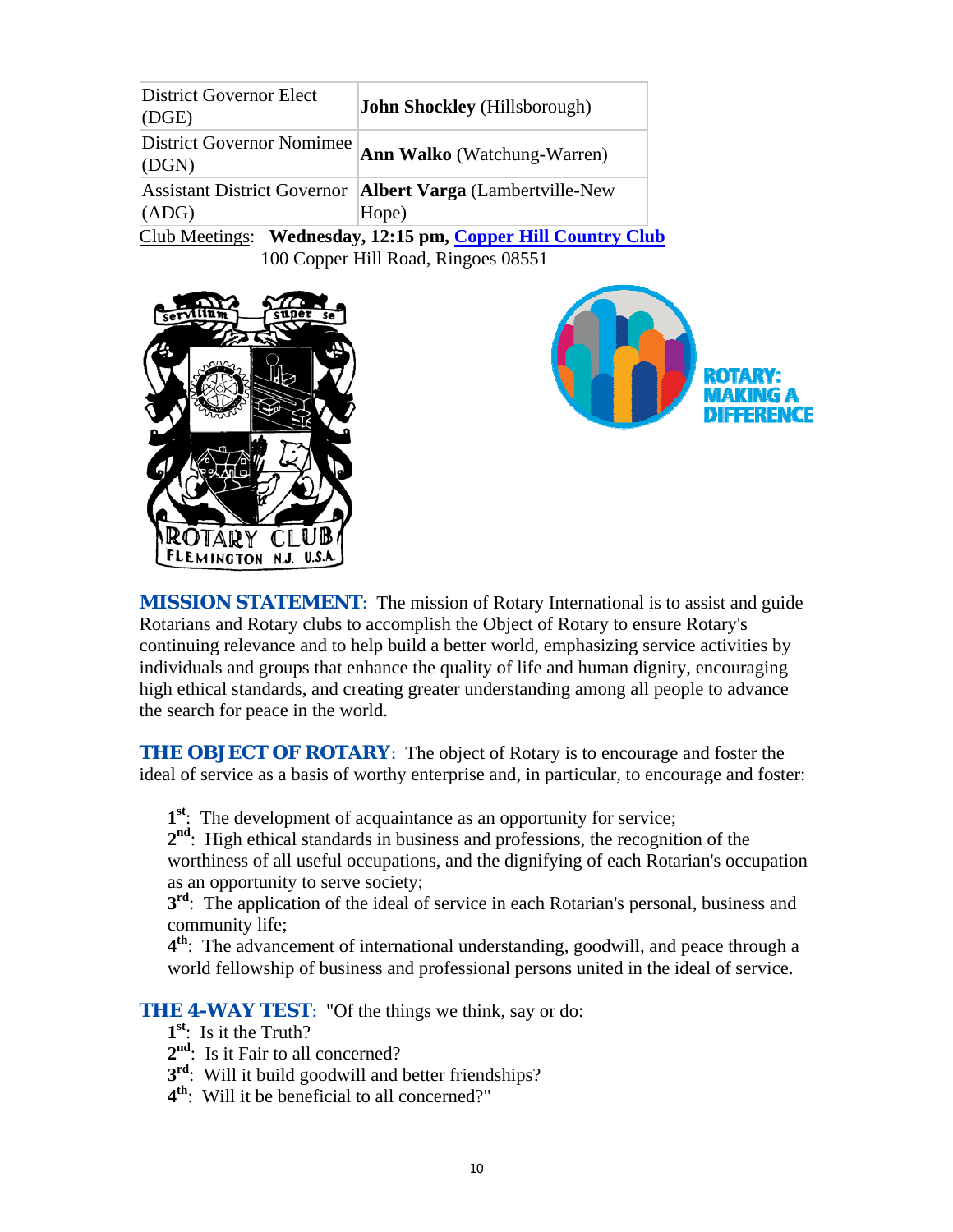### *ROTARY's AVENUE'S OF SERVICE*:

**1)** Through **Club Service**, we have fun, build lasting friendships, and make sure that our club runs well.

**2)** Through **Vocational Service**, we volunteer our professional skills to serve others and promote integrity in everything we do.

**3)** Through **Community Service**, we address local needs and work with our community to bring lasting improvements.

**4)** Through **International Service**, we meet humanitarian needs around the globe and promote world understanding and peace.

**5)** Through **Youth Service**, we work with young people to help them become the next generation of leaders, visionaries, and peacemakers.

# **2017-2018 CLUB MEMBER ROSTER Rotary Club of Flemington, NJ**

| Rotarian                          | <b>Member Since</b> | <b>Classification</b>             |
|-----------------------------------|---------------------|-----------------------------------|
| Bohler, Herbert C. (Herb)         | 1977                | <b>Specialty Advertising</b>      |
| Boynton, Adam                     | 2016                | <b>Church / Social Services</b>   |
| Chittenden, Robert L. (Bob)       | 2003                | M.E.F.P. Consulting Engineering   |
| Clark, Arthur L. (Sandy)          | 1987                | Printing                          |
| Davidson, James G. (Jim)          | 2002                | <b>Rubber Products</b>            |
| del Campo, Ann                    | 2016                | Scientist & Farmer                |
| Ferrari, Frederick J. (Fred)      | 1964                | Orthodontia                       |
| Fisher, Charles H. (Charlie)      | 1961                | <b>Funeral Services</b>           |
| Fisher, Thomas H. (Tom)           | 2012                | Property & Casualty Insurance     |
| <b>Fogarty, Kyle M.</b>           | 2017                | <b>Financial Advisor</b>          |
| Harrison, Jeffrey (Jeff)          | 1996                | Psychotherapy                     |
| <b>Hyatt, Frederic D. (Fred)</b>  | 2017                | <b>Retired - Aerospace</b>        |
| Kamnitsis, Christopher P. (Chris) | 2001                | <b>Financial Planning</b>         |
| Kritharis, Nikolaos (Nik)         | 2016                | Dentistry                         |
| Liebross, Ira                     | 1997                | <b>Family Medicine</b>            |
| Loew, Darren                      | 2002                | <b>Orthodontics</b>               |
| Martin, Teresa (Terry)            | 1993                | Solid Waste/Recycling             |
| Mazujian, Harry                   | 2004                | Clergy                            |
| McWilliams, Nancy                 | 1992                | Psychotherapy                     |
| Metz, Kim                         | 2007                | <b>Technical Education</b>        |
| Muller, George D.                 | 1964                | <b>Cut Glass Manufacturing</b>    |
| Newland, Robert D. (Bob)          | 1998                | Insurance                         |
| Ownes, Terry M.                   | 1987                | <b>Floor Covering</b>             |
| Phelan, Christopher J. (Chris)    | 2009                | <b>Chamber Of Commerce</b>        |
| Randolph, R. Wayne                | 1982                | <b>Veterinary Medicine</b>        |
| Ruberto, Johanna S.               | 2016                | <b>High School Administration</b> |
| Schaible, R. Michael (Mick)       | 1998                | <b>Appraisal Services</b>         |

Current Number of Members: 37